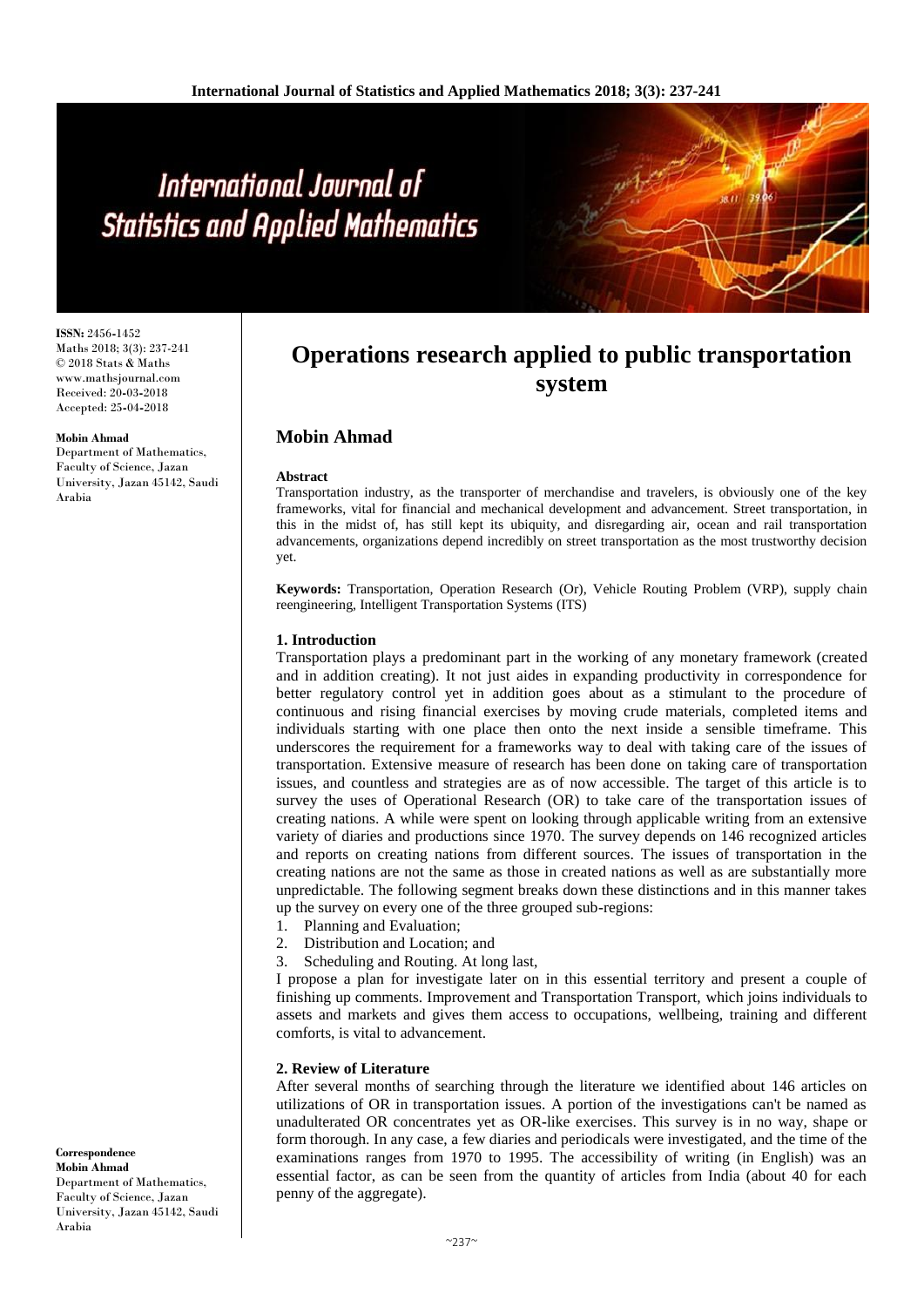This is a piece of a bigger report where around 2,095 articles were looked into and characterized into 10 issue zones (see Appendix 1), in which transportation and correspondence were incorporated into the foundation segment. Under the heading of transportation, every one of the 146 articles have been characterized into three sub**-**gatherings: A: Planning and Evaluation; B: Distribution and Location; and C: Scheduling and Routing. The level of articles in each sub**-**gathering can be seen from Table 1. A portion of the general and methodological papers were chosen for topical pertinence and incorporated into segment A. There are five audit papers and 25 methodological and general articles. The conveyance of the papers as per the nation and technique (s) utilized can be seen from Table 2. Table 3 shows the circulation as per the method of transport and Table 4 gives the quantity of papers tending to real issues important to the creating nations. The examinations chose in this survey traverse 29 creating nations. A wide range of OR procedures (both improvement and in addition issue organizing techniques) are utilized to take care of the issues. The roadways received the highest**-**

| Area of Application                                     | Number of<br>Articles | %   |
|---------------------------------------------------------|-----------------------|-----|
| 1. Planning and Evaluation                              | 64                    | 44  |
| 2. Distribution and Location                            | 19                    | 13  |
| 3. Scheduling and Routing<br>4. Methodological, General | 33                    | 23  |
| and Review                                              | 30                    | 20  |
| Total                                                   | 146                   | 100 |

Attention with 54 per cent of the work, followed by 22 per cent in railways and 12 per cent each in water and air transport. This is as per the volume of activity. In India, the roadways convey 80 for each penny of the traveler movement and 60 for each penny of the cargo activity (GoI 1992). The perceptions with respect to taking up significant issues for arrangement are exceptionally disturbing. We take up every one of these sub**-**regions and audit the particular applications.

## **Conveyance and Location**

The OR considers led on appropriation and area viewpoints in transportation are the base (13 for every penny). While there are 13 papers on appropriation, just six papers manage the area issue. The issues of conveyance and area require unique care and exertion in the creating nations. These issues are typically perplexing and muddled due to infrastructural bottlenecks and administrative wasteful aspects. Huge numbers of the dispersion and area issues are not organized and consequently standard utilization of OR models may not generally be proper. The area issues in creating nations are not like those in the created economies. The request focused approach for area may not be substantial in numerous creating nations. In numerous country circumstances, nonattendance or non**-**development of the market may require a creative arrangement system. There is a requirement for even hypothetical research to determine the unique issue circumstances. A portion of the real explanations behind less research around there can be credited to the urban predisposition of the OR analysts and the hole in hypothetical research. Straight, whole number, blended number, system and reproduction models are utilized for appropriation of

compost, grains, groundnuts, maize, wheat, concrete and coal. Barros (1976) utilizes a 0**-**1 whole number program for dissemination of ocean items in Chile. Kulkarni and Askhedkar (1982), Kumbhare and Sirohi (1981) and Osayimwese (1974) utilize LP for supply of coal to warm power stations, transportation and capacity of wheat in India and groundnuts in Nigeria individually. Two Other LP applications are by Karmarkar and Patel (1977) and Mustapha and Yamuchi (1978) on ideal appropriation of crisp fish in Malaysia. Choksi *et al*. (1977) utilize blended number programming for the manure area in Egypt. Elshafei (1976) presents a couple of cases on petroleum and yield dissemination in Egypt. Pruzan (1978) utilizes organize and additionally whole number programming for an ideal stockpiling framework for between territorial dissemination of grains in Bangladesh. Ramani and Raghuram (1980) utilize an ideal assignment model to contemplate the use of traveler transportation units for Indian Railways. Safwat *et al*. (1988) utilize a calculation called synchronous transportation harmony show for trip age and outing dissemination in Egypt. Stewart and Ittmann (1979) exhibit an objective programming model for conveyance of maize; and Wright *et al*. (1981) examine bottlenecks in grain transportation and capacity utilizing capacitated arrange investigation in Brazil. Transportation for access to wellbeing and instructive offices is considered in four out of six papers on area. Fujiwara *et al*. (1987), Jackman (1972) and Patel (1979) think about the wellbeing offices while Srinivasan and Jena (1981) think about area of schools. Set covering calculation, reenactment and number programming strategies are utilized. Shah *et al*. (1981) consider repair and stock of extras in a street transport organization and Taqi *et al*. (1993) utilize objective programming to decide the ideal area and size of movement focuses in Saudi Arabia. The examinations exhibit that there is huge degree for OR in taking care of the transportation issues in circulation and area. Be that as it may, as depicted while examining 'Advancement and Transportation', numerous squeezing issues are skirted by analysts and the kind of extraordinary issue circumstances with regards to the creating nation condition as far as socio cultural angles is deficient.

## **Booking and Routing**

This is a customary application territory for OR. This can be seen from the moderately bigger number of papers in the territory. Scientists demonstrate their inclination with more than 57 for every penny of the articles on planning. A larger part of the examinations are directed on transport booking. Ankolekar and Patel (1989), Ankolekar *et al*. (1989), Elshafei (1976), Gupta and Vrat (1981), Khanna *et al*. (1981), Raghavendra and Mathirajan (1987), Saha (1970), Sengupta and Gupta (1980) and Van Oudheusden and Zhu (1995) address the transport planning issue. LP, stochastic LP, whole number, dynamic programming, heuristic and reenactment strategies are used to take care of the transport planning issue. Bite (1991) utilizes whole number programming for air team booking for Singapore Airlines and Raghuram and Shobana (1992) introduce a DSS for agenda making arrangements for Indian Airlines and Vayudut in 1991; while Yau (1989) utilizes reenactment for flight planning for Hong Kong. Galvao and Guimaraes (1990) planned a modernized framework for the control of helicopter tasks in the Brazilian oil industry. Prakash *et al*. (1984) tackle the transport group arranging issue utilizing an objective programming model. Peterson and Merchant (1981) utilize dynamic programming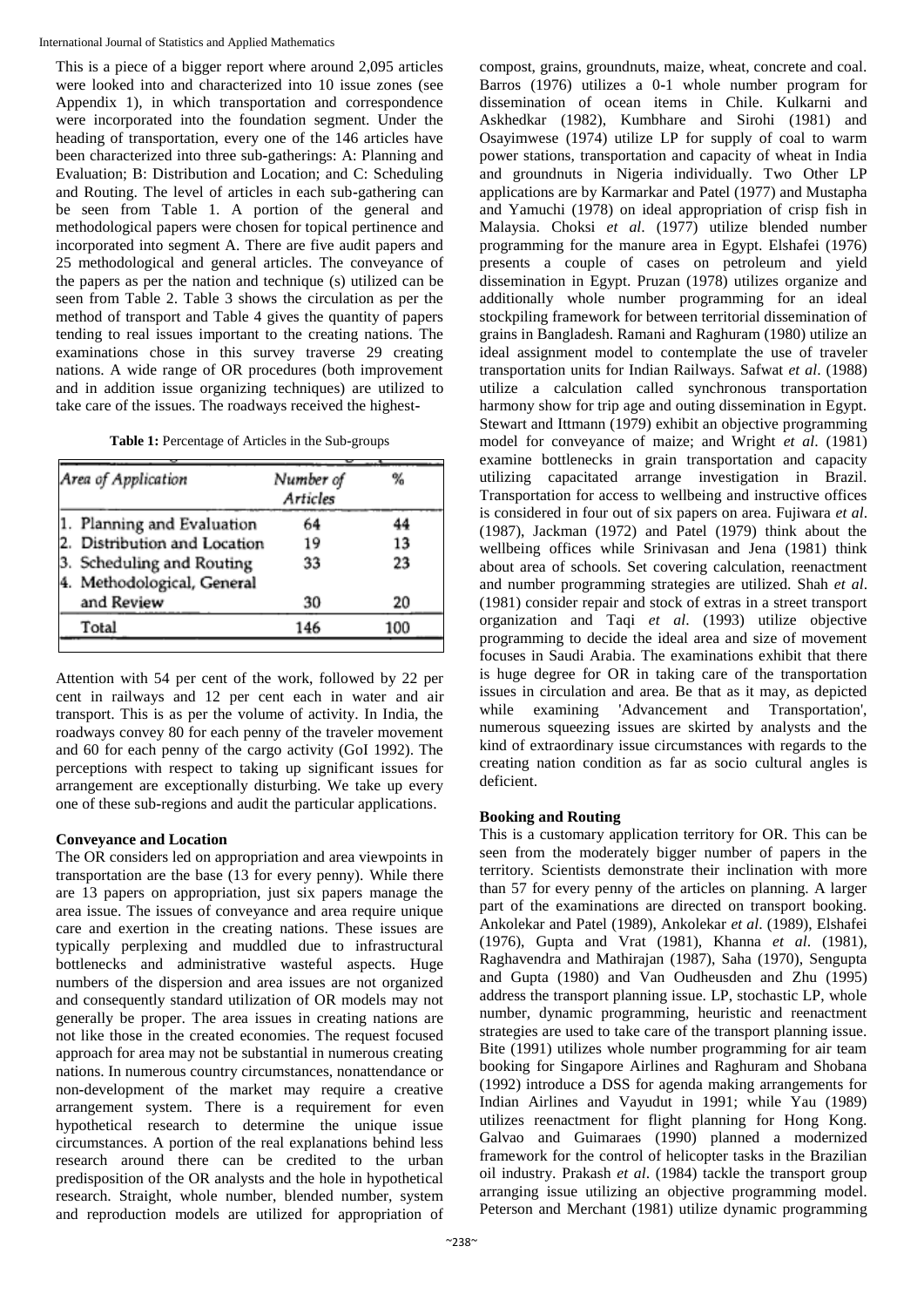and Szpigel (1973) on prepare booking on a solitary track railroad. Fisher *et al*. (1986) guarantee that a heuristic approach is more reasonable for truck planning for China. Cunto (1978) presents a case for watercraft booking to test oil wells in Venezuela. Sculli *et al*. (1987) show a case for booking vehicles for decline accumulation in Hong Kong. We could find just a couple of concentrates on steering. Bansal (1981) presents a heuristic model for enhancement of transport course arranges. Lago (1976) updates transport courses in Nicaragua after the tremor in Managua through a support forecast display. Nambiar *et al*. (1989) contrast diverse heuristic arrangements with plant area and vehicle directing in the Malaysian elastic industry. Raghavendra *et al*. (1992) utilize a heuristic calculation to take care of the directing issue for a vast open division association in Bangalore. Tamakloe *et al*. (1975) report an investigation in Kumasi, Ghana, utilizing activity task procedure. The movement issue as far as openness and condition is portrayed. Tinker (1975) portrays how by presenting course instead of goal arranged travel, the transports in Delhi could convey 40 for every penny more travelers with a peripheral increment in armada estimate. The enhanced administrations would spare 25 million liters of petroleum for every year. Yee and Golden (1980) address the stochastic vehicle steering for school transport, city squander accumulation and dairy conveyance by utilizing dynamic programming. The papers by Achary and Seshan (1981), Baker and Fisher (1981), Cheshire *et al*. (1982), Marquez Diez Canedo and Medina**-**Mora (1977) and Nakkash and Jouzy (1973) were chosen from the methodological perspective.

#### **3. Role of Operations Research in Transportation System**

Originated in the efforts of military planners during World War II, once "Operation Research" helped war creators in obliterating the planet earth and its animals, and today it is prepared to convey its commitments to its fullest possibilities so as to appease its blame by sparing the planet and its tenants this time. The main methodical utilization of activity investigate (OR) was amid World War II, in 1941 in England, where British armed force was not totally acquainted with the advanced usage of the recently innovation of radar by its researchers. In this manner they accumulated a gathering of specialists from various controls to utilize compelling numerical procedures and break down operational information, which prompted the verbalization of a few recommendations that could increment protecting ability of England to roughly 10 times more than what it used to be. This and numerous other comparative achievements by OR bunches in military settings, soon communicated its prominence around the world, and by the 1950s it had just been received by businesses [4]. Or on the other hand (additionally alluded to as administration science or choice science), is a deliberate approach toward displaying complex certifiable administrative issues. Utilizing procedures from other numerical sciences, for example, scientific demonstrating, measurable examination, and scientific streamlining, it touches base at ideal or close ideal answers for complex basic leadership issues [5]. Its devices and systems can address an assortment of issues including basic way investigation or task arranging, organize enhancement, office area, ideal hunt, steering, production network administration, transportation, et cetera. Despite the way that its part in serving green transportation plan is moderately ignored and dismissed and it has lingered behind contrasted with different orders of science in this domain, OR can

assume such obliging part and add to decrease of CO2 outflows from street transportation by its advancement apparatuses. Here we attempt to indicate how OR have up until this point (all the more certainly) served green transportation worldview, and how it will do as such. This is imperative to urge OR the scholarly world to join the issue, since they can achieve prominent enhancements in the field.

#### **Use patterns adjustment**

Approach producers have created open transportation, bike and passerby offices to their fullest limit. Social activities have been done productively and individuals are currently inspired to utilize more dynamic and natural cordial transportation modes. Directions toward restricting car utilize have been ideally sent. Elective cleaner consuming powers have been presented and vehicle makers have utilized choice advancements to create five star vehicles harmonious with the best world standard emanation conventions. Data innovation has all around advanced and the simplicity of internet shopping has cut physical transportation exercises. In any case, is this the finish of the street? Aren't there some other measures to yet diminish CO2 discharges from the rest of the transportation exercises? For sure, even in the previous ideal world, there are certain some more issues. Monetary division can never act autonomously from transportation part, particularly street transportation, and firms keep on shipping their cargo to and from their plants by street transportation armada. Regardless of whether they reestablish their armada of vehicles to the greenest accessible ones, they are as yet utilizing them and they are utilizing them in unfitting, shameful, and nonscientific behavior. They don't consider and contemplate their improper use patterns, which force undesirable extra discharges on the earth.

This is the place OR enters and conveys its commitment. Or on the other hand with its tool compartment of enhancement is the best contrasting option to adjust and change street transportation wrong usage slants by cargo bearers. This part is particularly featured when it is realized that inescapable street cargo, remains as the best reason for CO2 discharges of the area; 30% to 40% of aggregate CO2 outflows of the segment originate from cargo transportation [1]. Since, street cargo couldn't be wiped out or limited, at any rate it must be adjusted. To the best of our insight, OR as it is toward the start of its approach to green transportation but then has far to go, has so far added to green transportation worldview through the investigation of two of its wellknown undertakings; i.e. vehicle steering, and inventory network reengineering. The sub segments of this segment examine these two methodologies of OR toward green transportation.

#### **4. Vehicle routing problem with green transportation considerations**

Vehicle directing and planning issue (VRSP) is a notable ordinary OR issue. Since the presentation of its common variation, i.e. capacitated vehicle steering issue (CVRP) by Dantzig and Ramser<sup>[6]</sup>, it has been very much considered and a wide range of arrangement calculations including precise, heuristic and metaheuristic approaches have been produced. The essential CVRP can be depicted as takes after: an arrangement of homogeneous vehicles every one of limit Q, situated at a focal warehouse and an arrangement of clients with known areas and requests are given. The clients' requests are to be fulfilled by conveyances from the focal stop. Every vehicle course should begin and end at the focal station and the aggregate client request fulfilled by conveyances on each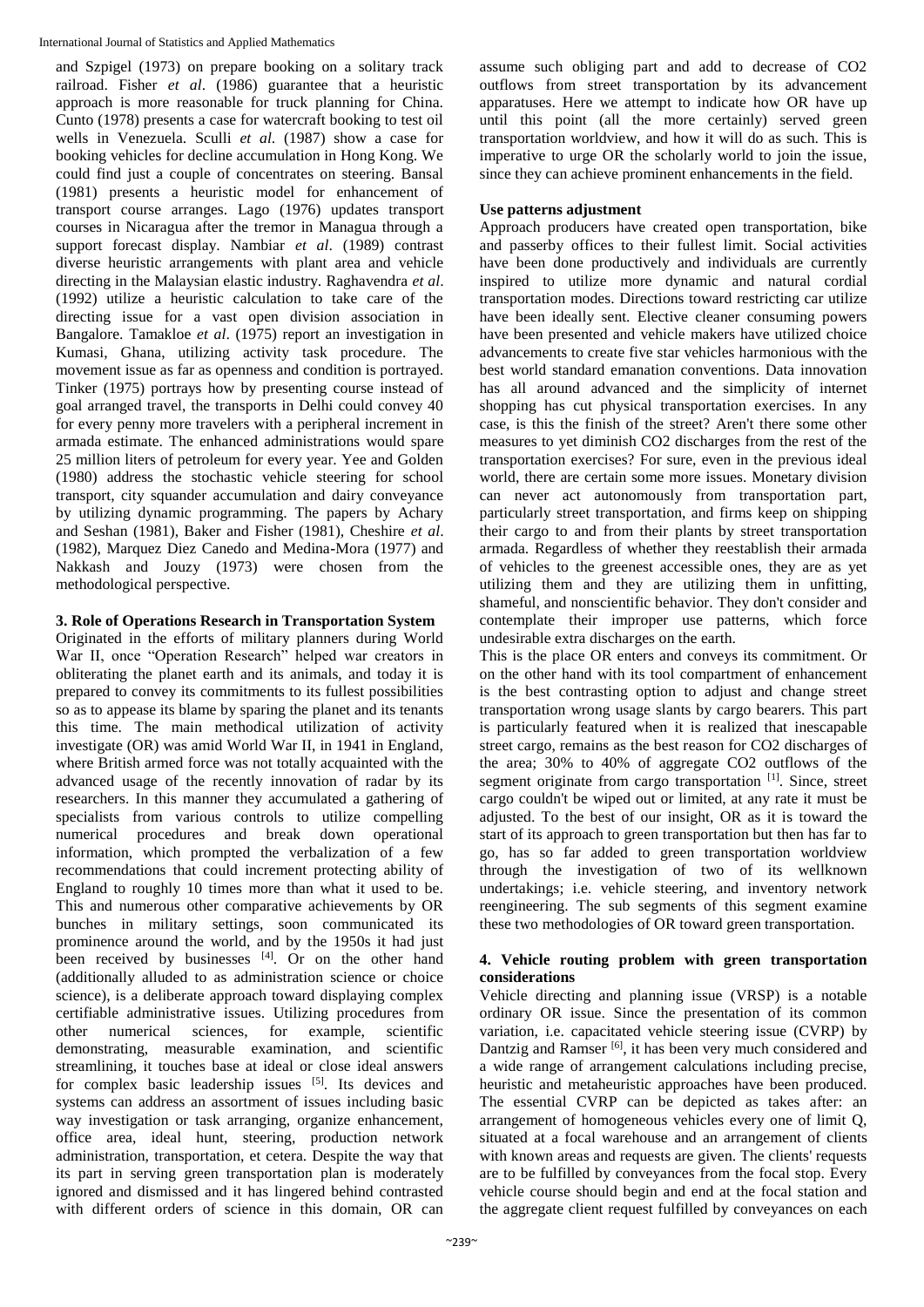course should not surpass the vehicle limit, Q. The goal is to decide an arrangement of courses for the vehicles that will limit the aggregate cost. The aggregate cost is generally corresponding to the aggregate separation voyaged and may likewise incorporate an extra term relative to the quantity of vehicles utilized if the quantity of courses may fluctuate [7]. To be sure, CVRP considers have been serving green transportation worldview some time before its introduction to the world; in actuality as right on time as their presentation by Dantzig and Ramser in 1959. Regardless, this commitment has dependably been totally verifiable and oblivious, and specialists have regularly been absolutely unconscious of the gainful meanings of their takes a shot at nature. At the same time that CVRP goes for limiting aggregate voyaging kilometers, and aggregate doled out vehicles, it is fulfilling green transportation necessities by lessening utilization level and thusly diminishing the CO2 outflows from street transportation. Subsequently, all the immense and enormous body of the writing on vehicle directing should be acclaimed and appreciated here in the interest of green transportation for their long commitment. For a survey on the current and best in class scope on models and arrangement calculations to vehicle directing issue and its diverse variations, the peruser might be urged to allude to the investigation of Cordeau *et al*. [8] and the book of Golden *et al*. [9]. The commitment of vehicle directing studies isn't constrained to this certain and oblivious commitment by limiting travel separation and vehicle numbers, however, and numerous more unequivocal components identified with green transportation issues could be considered in a CVRP demonstrate. Luckily, the scholarly community has moderately initiated on this territory amid the previous couple of years and particularly in the being year (2011) a couple of concentrates with more unequivocal commitments have been distributed in peer**-**assessed diaries. Apparently, the mindfulness with the commitment of CVRP to green transportation was started with the investigations of Sbihi and Eglese  $^{[7]}$  and the PhD exposition of Palmer  $^{[10]}$ . In a working paper for Lancaster University Management School [7] Sbihi and Eglese audit the writing identified with vehicle steering keeping in mind the end goal to discover the connection between vehicle directing and planning and green coordinations. Giving a prologue to green coordinations issues that are pertinent to vehicle directing and booking including dialog of the natural goals that ought to be considered, they can't discover much writing that connections VRSP models with the Green Logistics issues. Notwithstanding, with respect to the current writing they contend that lessening in all out separation will in itself give ecological advantages because of the decrease in fuel devoured and the ensuing contaminations. Palmer [10], then again, recommends an incorporation of strategic and natural perspectives into one cargo request display with the point of upgrading arrangement examination. Following the previously mentioned ascend in the zone, various beneficial investigations with coordinate ecological contemplations in their target capacities were propelled. Referring to the most important and unequivocal ones to the contemplations of green transportation we may begin by saying the presentation of the "Contamination Routing Problem (PRP)" by Bektas and Laporte [11]. They create PRP as an expansion of the traditional VRP with a more extensive and more far reaching target work that records the movement separate, as well as the measure of green**-**house emanations, fuel, travel times and their expenses. They shed light on the tradeoffs between different parameters, for example, vehicle load, speed and

aggregate cost, and offer bits of knowledge on economies of ecological well**-**disposed vehicle steering. Xiao *et al*. [12] respect Fuel Consumption Rate (FCR) as a heap dependant capacity, and add it to the established CVRP to expand customary investigations on CVRP with the target of limiting fuel utilization. They call their demonstrating approach FCVRP and build up a recreated strengthening calculation with a crossover trade lead to settle it. Their outcomes demonstrate FCVRP model can diminish fuel utilization by 5% overall contrasted with the CVRP show. Erdogan and Miller**-**Hooks [13] present Green Vehicle Routing Problem (G**-**VRP). Their proposition especially goes for helping associations with elective fuel**-**controlled vehicle armadas in defeating challenges that exist because of constrained vehicle driving extent in conjunction with restricted refueling framework. Different examinations incorporate [14, 15, 16, 17]. The above**-**examined contemplates were every one of the investigations that we could discover in the most online companion assessed diaries. Clearly, every one of these investigations have been distributed in 2011 (except one of them, which is distributed in 2010). This demonstrates the subject is at its earliest reference point is still excessively appealing and requesting.

#### **5. Supply chain reengineering with green transportation considerations**

Another territory of OR exercises which can have grandiose commitments to green transportation motivation, is inventory network reengineering with green transportation thought. Numerous transportation exercises in production network undertakings are extra because of superfluous dispersal of exercises and procedures which could be brought together in a solitary plant. Indeed it is above and beyond to CVRP, where we limit required elective courses to perform production network exercises, and after that in the last decided courses yet we attempt to pick the best through a CVRP with green transportation contemplations. Sadly, regardless of its awesome capacities around there, this is the place OR has been latent up until now and is lingering behind. Albeit, diverse past endeavors in reengineering supply chains, may have certainly diminished ecological effects identified with transportation exercises, these commitments stay obscure to us, only same as that they are obscure to the ignorant creators of those works. Henceforth, we couldn't refer to a specific report in such manner aside from the investigation of Yazan *et al*. [18]. They look at the effect of process disaggregation and specialization on the ecological execution of the inventory network of a cowhide upholstery organization, by building up a venture input**-**yield demonstrate that relates geological data with generation procedures and transportation courses. In any case, their reengineering results appear to have unsuccessful implications as to CO2 discharges; their outcomes demonstrate that the yearly CO2 caused by the nearby transportation on each course in the present production network, which is approximated to be 756.7 tons, is expanded to 1388.7 tons in the reengineered inventory network and this shows reengineering disappointment in ecological sense, despite the fact that they accomplish monetary additions from reengineering the framework, and in any event characterize an exchange off between the financial increases from reengineering the framework and natural execution of the chain. As we specified this investigation is the main particular examination we could refer to in the proposed area, i.e. store network reengineering with green transportation thought. In any case, now we should recognize that regularly explores